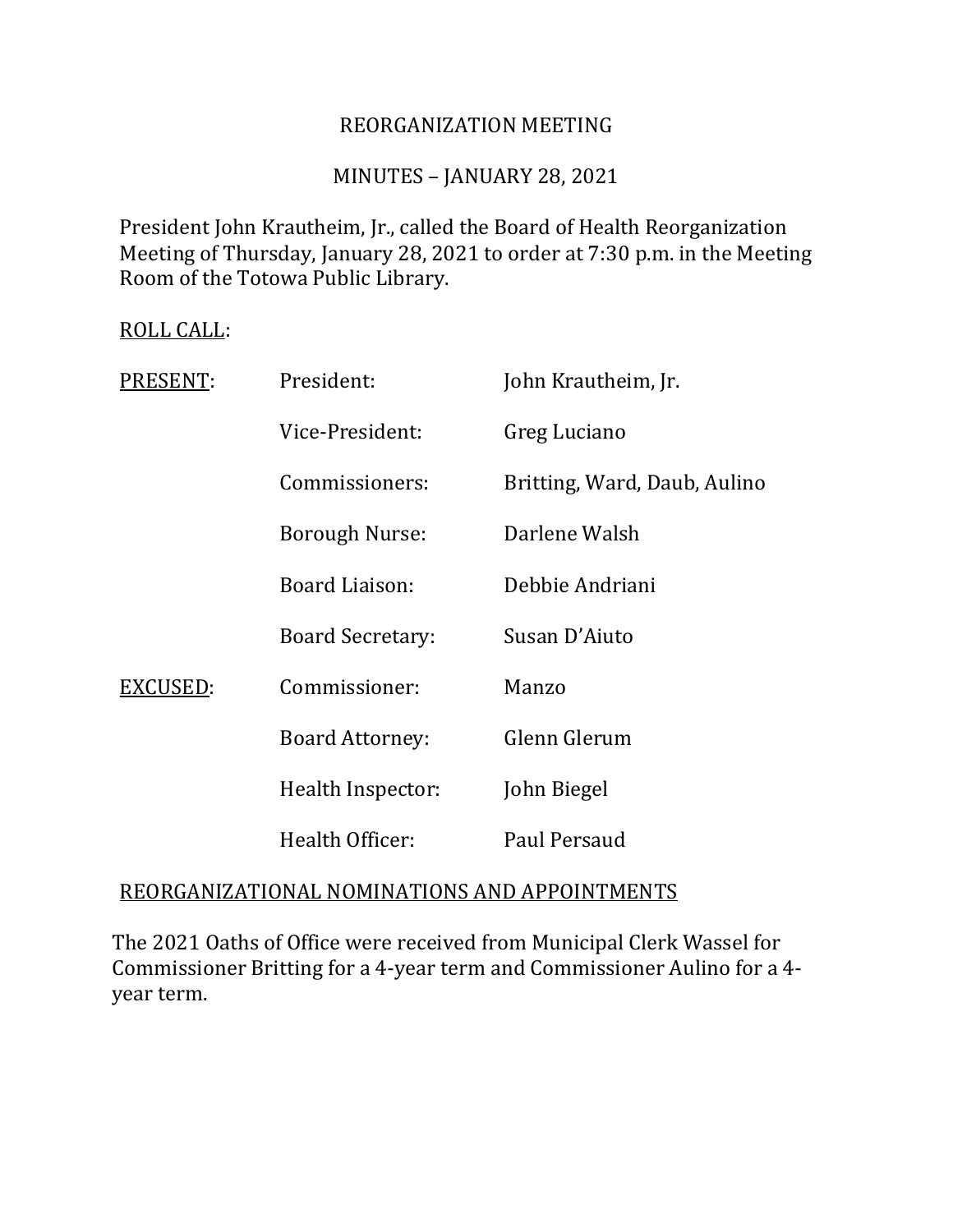## NOMINATION FOR PRESIDENT:

Vice-President Luciano made a motion to nominate John Krautheim, Jr. for President of the Board of Health for 2021, seconded by Britting. Floor was closed as no other nominations were made. All Commissioners in attendance voted in the affirmative.

## NOMINATION FOR VICE-PRESIDENT:

Commissioner Daub made a motion to nominate Greg Luciano for Vice-President of the Board of Health for 2021, seconded by Ward. Floor was closed as no other nominations were made. All Commissioners in attendance voted in the affirmative.

## NOMINATION FOR COMMITTEE LIAISONS:

Commissioner Aulino made a motion to nominate the slate for committee appointments, seconded by Britting. All Commissioners in attendance voted in the affirmative.

Committee re-appointments for 2021 – Chairpersons are underlined.

| <b>OFFICE AND CLERK:</b>    | Commissioners: <b>Britting</b> , Ward, Daub      |
|-----------------------------|--------------------------------------------------|
| <b>PUBLIC HEALTH NURSE:</b> | Commissioners: Manzo, Daub, Ward                 |
| <b>HEALTH INSPECTOR:</b>    | Commissioners: Daub, Manzo, Ward                 |
| <b>CEMETERY INSPECTOR:</b>  | Commissioners: Manzo, Luciano, Britting          |
| <b>LICENSE AND LEGAL:</b>   | Commissioners: Daub, Luciano, Aulino             |
| <b>FINANCE:</b>             | Commissioners: <b>Luciano</b> , Britting, Aulino |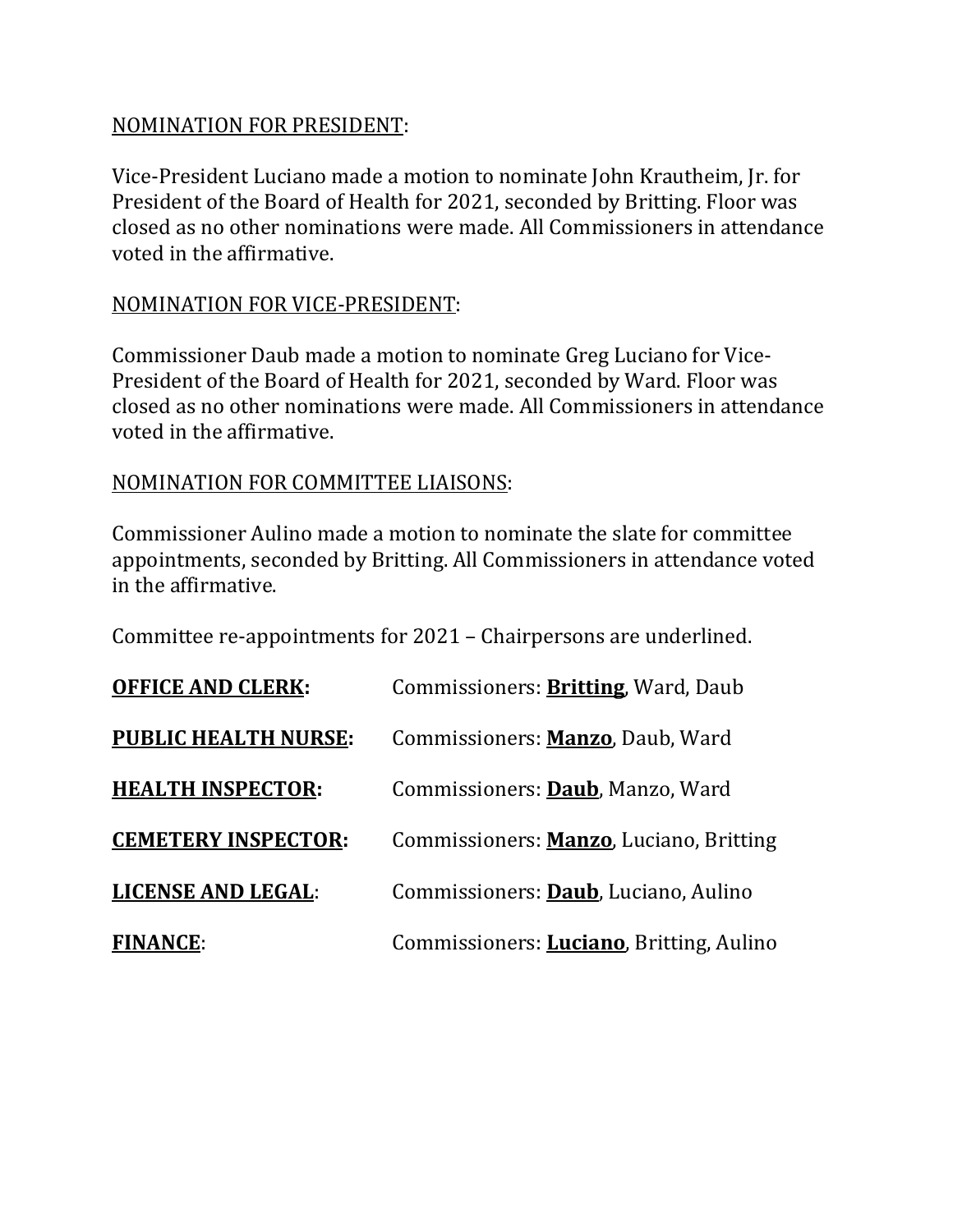# APPOINTMENT FOR BOARD PROFESSIONALS:

Commissioner Britting made a motion to appoint the following professionals to serve the Board of Health:

| Borough Nurse:         | Darlene Walsh      |
|------------------------|--------------------|
| <b>Board Attorney:</b> | Glenn Glerum       |
| Cemetery Inspector:    | William E. Marsala |
| Health Inspector:      | John Biegel        |

Motion was seconded by Aulino. All Commissioners in attendance voted in the affirmative.

## BOARD OF HEALTH BUDGET:

The following budget was submitted to Mayor and Council for the year 2021.

## DEPARTMENT ACCOUNT #124

| 201 – Administration and Office Expenses - | \$5,000.00  |
|--------------------------------------------|-------------|
| 205 - Contractual Services -               | 1,000.00    |
| 206 - Animal Control -                     | 20,000.00   |
| 207 – Professional Services -              | 15,000.00   |
| 221 - Paterson Health Contract -           | 11,000.00   |
| 224 - Hepatitis B Vaccine -                | 0.00        |
| 299 – Board of Health O/E -                | 0.00        |
| Department Total                           | \$52,000.00 |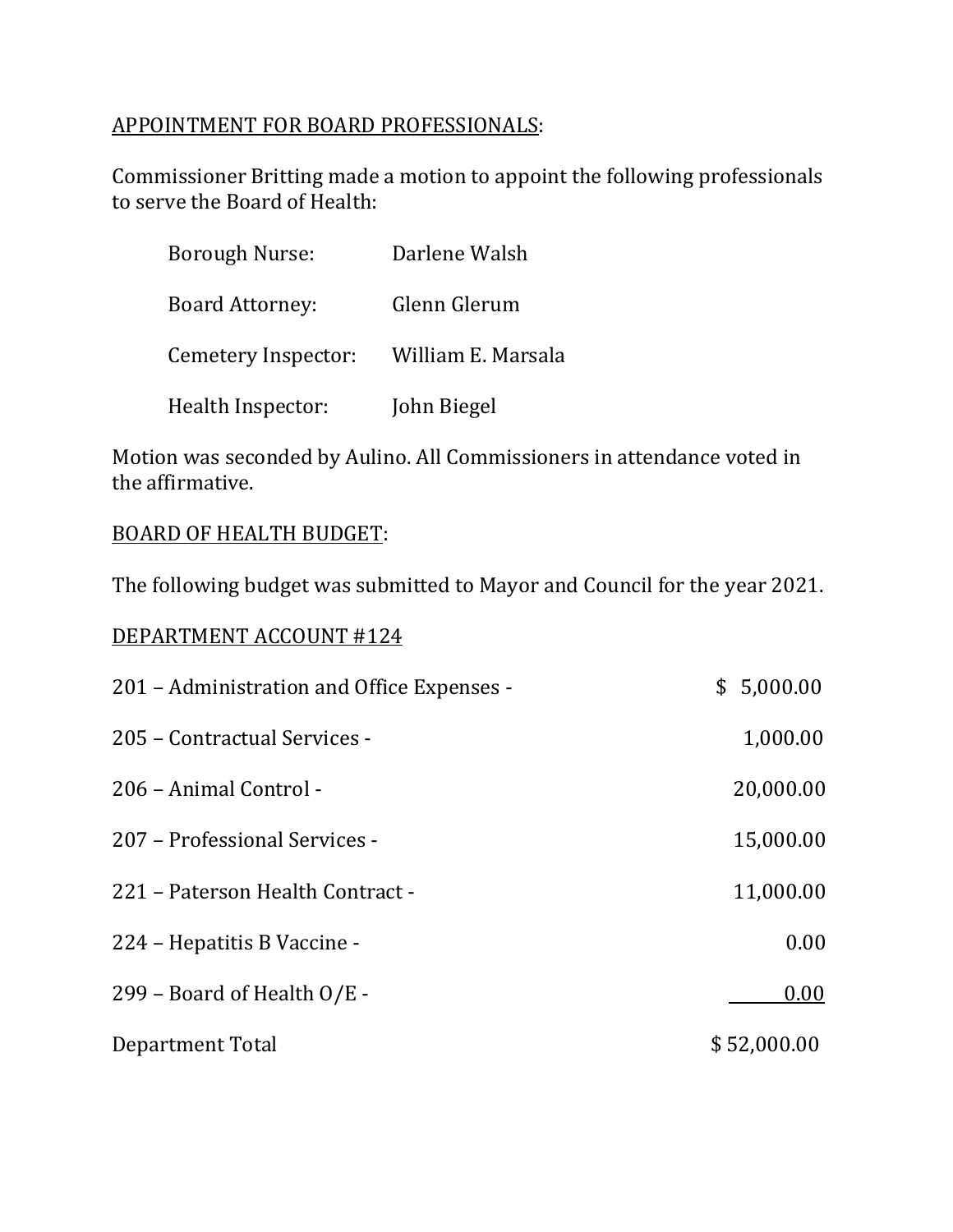Commissioner Daub made a motion to pass the budget submitted, seconded by Britting. All Commissioners in attendance voted in the affirmative.

## ADJOURN:

Commissioner Ward made a motion to adjourn the meeting at 7:47 p.m., seconded by Aulino. All Commissioners in attendance voted in the affirmative.

# REGULAR MEETING

## MINUTES – JANUARY 28, 2021

President John Krautheim, Jr., called the Board of Health meeting of Thursday, January 28, 2021 to order at 7:47 p.m. in the Meeting Room of the Totowa Public Library.

## ROLL CALL:

| PRESENT: | President:              | John Krautheim, Jr.          |
|----------|-------------------------|------------------------------|
|          | Vice-President:         | Greg Luciano                 |
|          | Commissioners:          | Britting, Ward, Daub, Aulino |
|          | <b>Borough Nurse:</b>   | Darlene Walsh                |
|          | Board Liaison:          | Debbie Andriani              |
|          | <b>Board Secretary:</b> | Susan D'Aiuto                |
| EXCUSED: | Commissioner:           | Manzo                        |
|          | Health Inspector:       | John Biegel                  |
|          | <b>Board Attorney:</b>  | Glenn Glerum                 |
|          | Health Officer:         | Paul Persaud                 |